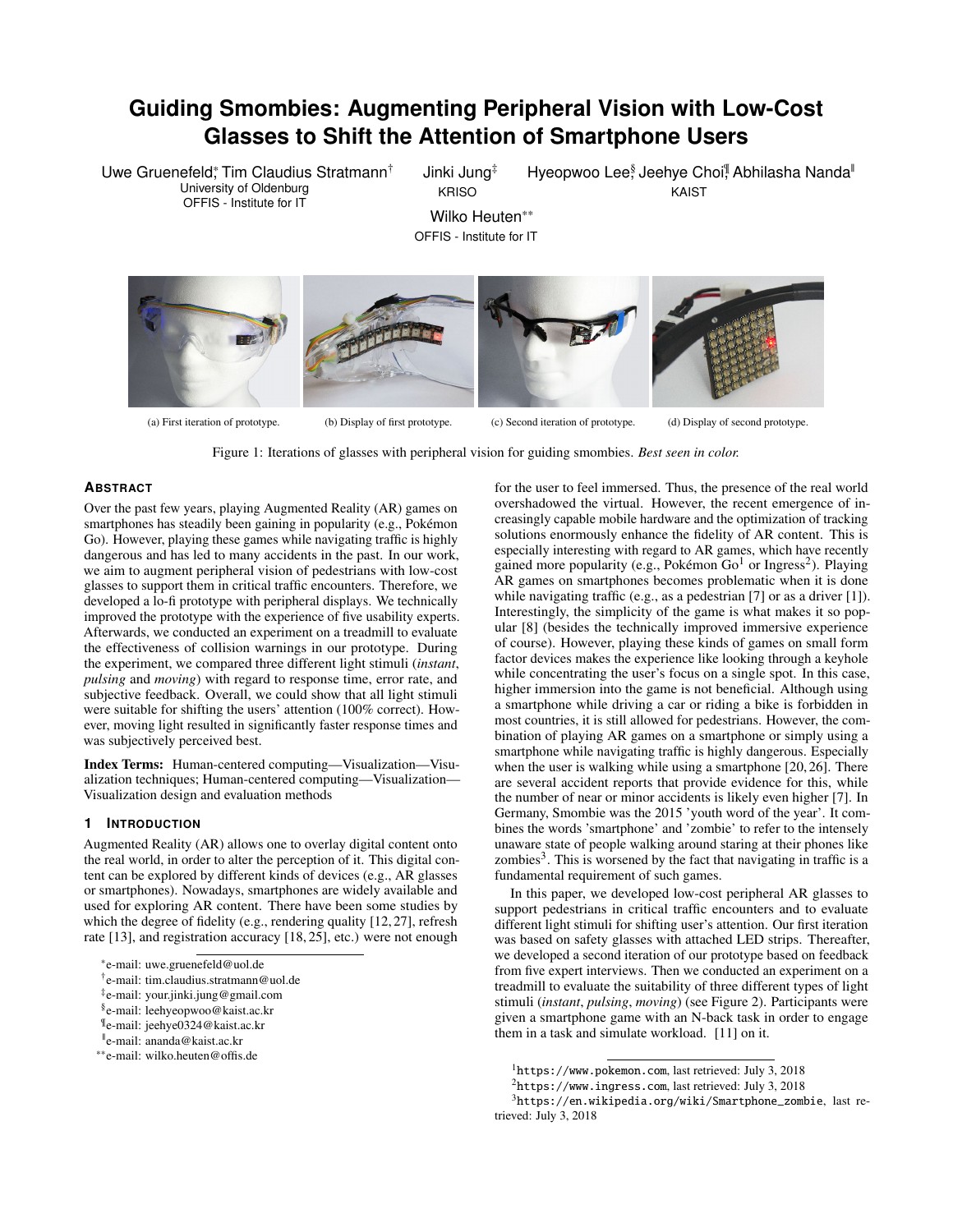We ask the following research question: (**RO**) In how far can peripheral vision be augmented to visually shift the attention of pedestrians in critical traffic encounters?

Our contribution includes:

- 1. A novel display which augments peripheral vision with warning information to draw the user's visual attention towards potential hazards.
- 2. An evaluation of three different stimuli to shift user's attention.

#### **2 RELATED WORK**

We built our work on three pillars of previous research  $(1)$  peripheral displays (2) peripheral perception characteristics and (3) visual cues for attention shifting.

Peripheral displays An early peripheral display called Eye-q was developed by Constanza et al. [\[5\]](#page-4-11). The idea was to enable subtle, discreet and unobtrusive notifications to the user. The advantage over audio notifications is having non-disruptive and distraction-free stimuli both for co-located people and even for the user to whom they are directed. Further, they showed in an experiment that the notifications could be designed to meet specific levels of visibility and disruption for the wearer. However, although Eye-q is able to notify the user, it does not support interactions with notifications and cannot shift attention towards elements other than the notifications themselves. For discrete interaction with eyewear in public, NotifEye was suggested by Lucero et al. [\[15\]](#page-4-12). They investigated social network notifications and possible user interaction with these notifications in depth. However, their notifications could not convey directional information. Therefore, AmbiGlasses were introduced by Poppinga et al. [\[23\]](#page-4-13). They used twelve LEDs to illuminate the periphery of the user's field of view. By using a higher number of LEDs, it was possible to encode direction information. A user study showed that participants were able to locate the correct LED with 71% accuracy and estimate the rough location of the LED with 92% accuracy. However, AmbiGlasses did not have LEDs to directly point to the left or right side of the user. On the contrary, the smart glasses presented by Nakao and Kunze [\[19\]](#page-4-14) use single-color LED matrices in the left and right periphery of the user. However, they did not investigate whether their displays are useful for shifting the user's attention to the left or right side. To explore the capabilities of LED displays for Augmented and Virtual Reality, Xiao et al. presented SparseLight. SparseLight consists of a matrix of LEDs placed in head-mounted Augmented Reality (SparseLightAR) and Virtual Reality (SparseLightVR). In their paper, they showed SparseLight's usefulness in conveying peripheral information, improving situational awareness, and reducing motion sickness. However, SparseLightAR restricts the field of view with a high number of LEDs. Therefore, it is not feasible to be worn in daily traffic. However, peripheral LEDs in general are useful for conveying information. We built our prototype based on the idea of the smart glasses presented by Nakao and Kunze [\[19\]](#page-4-14). Peripheral displays were also investigated in specific applications like alarms in critical care units [\[4\]](#page-4-15) and warnings for skiers [\[21\]](#page-4-16) which show their usefulness in real environments.

Peripheral perception characteristics Periphery perception can be differentiated from foveal perception by various factors (e.g., color, shape and text perception [\[10\]](#page-4-17)). Furthermore, some areas can be perceived by one eye only (monocular vision) but most are perceivable by both eyes (binocular vision) [\[22\]](#page-4-18). In the work of Strasburger et al., the authors summarize the various strands of research on peripheral vision and relate them to theories of form perception [\[28\]](#page-4-19). A central topic of their paper is the recognition of characters in peripheral vision, both at low and high levels of contrast, and the impact of surrounding contours, known as crowding. Further, the recognition of more complex stimuli, such as textures, faces, and scenes, reveals the substantial impact of mid-level visual and cognitive factors. They report that peripheral vision is limited with regard to pattern categorization by a distinctly lower representational complexity and processing speed. Taken together, the limitations of cognitive processing in peripheral vision appear to be as significant as those imposed on low-level functions and by way of crowding. More specifically, Luyten et al. looked into visualization for near-eye out-of-focus displays, where they focused on specifying characteristics required to ensure good perceptibility. They found that having simple shapes and a small set of colors is important for improving perception and comprehension of what is being shown on such displays. Further, their findings showed that a usable visual language can be developed by making clever use of orientation and meaningful motion. However, motion is not only an influencing factor when it comes to moving stimuli in the periphery, but also if the user himself moves (e.g., as a pedestrian). To gain a better understanding of the perception of motion in computer-mediated realities, Bruder et al. investigated to what degree self-motion perception can be altered [\[3\]](#page-4-20). Interestingly, they found that their technique has the potential to make a user perceive self-motion as faster or slower than it actually is.

Visual cues for shifting attention In previous work, various positions have been investigated for placement of visual cues. Harrison et al. investigated the use of wearable visual cues on seven different body locations between the shoulders and feet and measured the respective reaction times [\[9\]](#page-4-21). They measured average reaction times over 15 seconds for all investigated body locations. However, they found that the response times were faster when a user observed the state change of the light. Lyons investigated different visual parameters to draw the user's attention to information on a wrist-worn smartwatch [\[17\]](#page-4-22). They found statistically significant differences for size and frequency, which were positively correlated with length of reaction time. Renner and Pfeiffer investigated different peripheral and in-view Attention Guidance techniques for augmented reality applications [\[24\]](#page-4-23). Altogether, pointing towards targets out of view turned out to be the fastest and best rated guidance technique. To guide the attention of a user in a virtual reality scene, Danieau et al. designed four different virtual effects and investigated two of them in a user study [\[6\]](#page-4-24). Their results show that it remains challenging to implicitly drive the user's attention outside of the field of view. However, shifting user's attention towards targets out of view can also be achieved by combining light with another modality. For example, Löcken et al. [\[14\]](#page-4-25) tested the combination of visual stimuli with audio cues. They showed that adding a sound cue results in faster response times. Furthermore, participants reacted faster to LEDs that faded in over time.

## **3 GENERAL APPROACH**

To support pedestrians in critical traffic encounters, we aimed to augment the user's peripheral vision with low-cost glasses. In our approach, we limited ourselves to the most frequent traffic encounters, in which a car is either approaching from the left or right side of the user. For our proposed solution, we followed related work providing evidence for (a) good perception of peripheral displays (b) movement as a well-perceived stimulus in the periphery and (c) on-body visual stimuli successfully shifting users' attention. We implemented movement with a combination of LEDs positioned in such a way that they are unaffected by different head poses typical for smartphone users. We identified three different stimuli as possible candidates for visually shifting a user's attention. The first stimulus *instant* is our baseline condition, while the second *moving* and third stimuli *pulsing* are based on prior work that concluded that movement is well perceived in the periphery [\[14,](#page-4-25) [16,](#page-4-26) [17\]](#page-4-22) (cf. Figure [2\)](#page-2-0). To test the different conditions, we developed a prototype with peripheral displays, similar to the smart glasses from Nakao and Kunze [\[19\]](#page-4-14). Different to their approach our displays use multi-color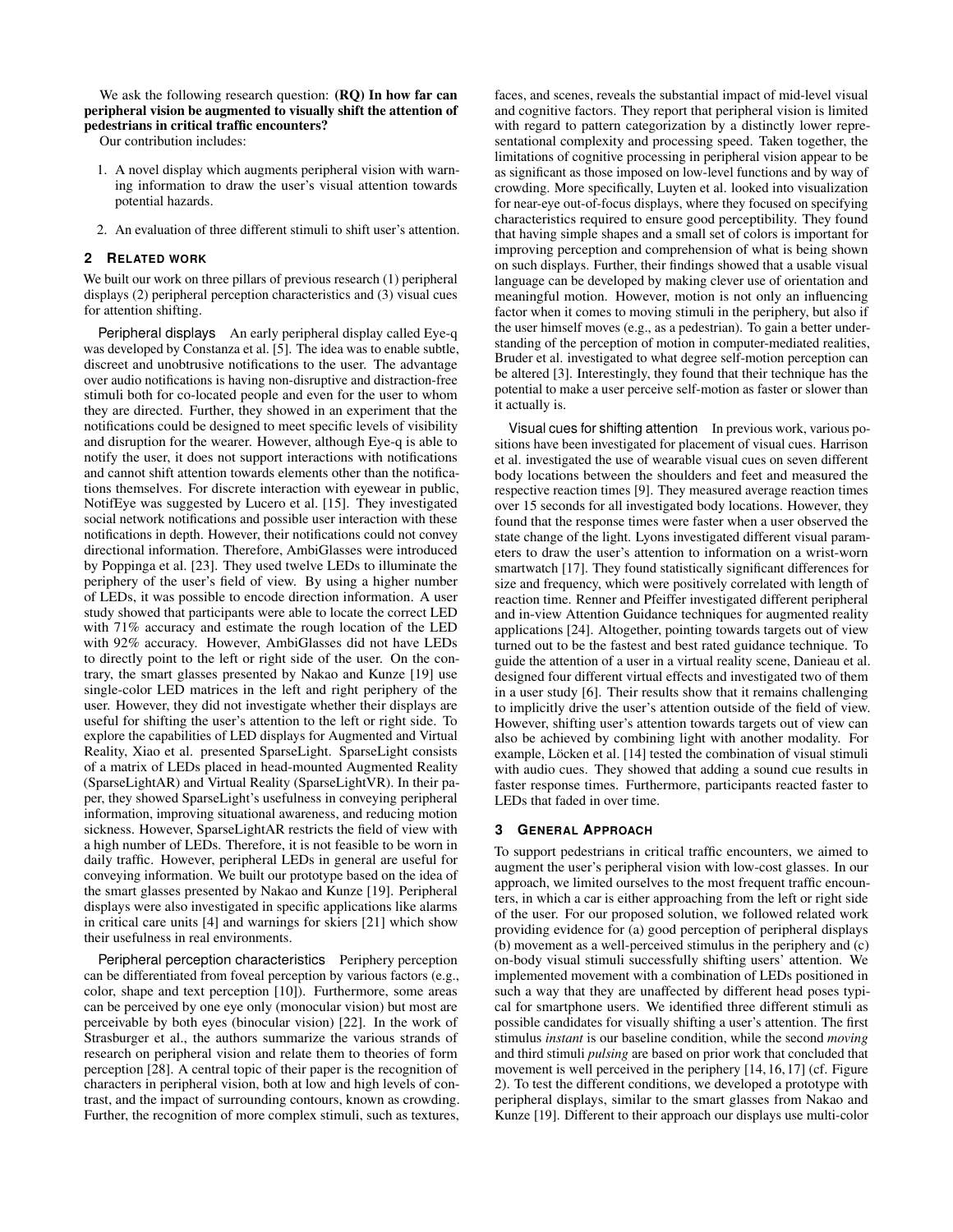<span id="page-2-0"></span>

Figure 2: Evaluated light stimuli. *Best seen in color.*

LEDs and are rotated towards the user for better perceptibility. As a first step towards the development of well-perceivable moving stimuli in the periphery, we tested a high-density LED strip attached to a pair of safety glasses. We discussed the prototype with usability experts and received recommendations for a technically improved version. As a second step, we built an improved prototype and evaluated its performance for displaying three different light stimuli in a lab study.

## **4 LED STRIP PROTOTYPE**

We started to investigate whether animated stimuli are suitable for shifting attention towards either the left or right side of the user with a low fidelity prototype. This first prototype was based on the combination of safety glasses and LED strips. We used LED strips with the highest density available for consumers (144 LED per meter). They consisted of RGB LEDs of the type WS2812B<sup>[4](#page-2-1)</sup>. The LED strips were positioned to be in the periphery of the user [\[10\]](#page-4-17). We added a NodeMCU developer board<sup>[5](#page-2-2)</sup> with a low-cost Wi-Fi board attached and one Li-Po battery. These components are lightweight, affordable and allow mobile usage of the LED strip prototype. Further, we set up a web interface to manipulate the stimuli shown by the LED strips. The source code is available under MIT License on Github<sup>[6](#page-2-3)</sup>. The LED strip prototype can be seen in Figure [1a\)](#page-0-3) and [1b.](#page-0-4)

## **5 INTERVIEW WITH USABILITY EXPERTS**

In order to gain early insights for our developed prototype, we conducted an interview with usability experts. In this interview, we wanted to explore if our lo-fi prototype is suitable to show animated stimuli for shifting user's attention. We further wanted to explore fitting parameters for our stimuli (e.g., speed of moving and pulsing stimuli).

## **5.1 Procedure**

We decided to do the interviews about our first prototype with each usability expert separately in order to avoid them influencing one another. The interview consisted of two parts. In the first part, we introduced the expert to the problem we wanted to solve and our approach. The expert was then asked to give comments on the idea and our prototype. In the second part, the expert could try out

<span id="page-2-3"></span><span id="page-2-2"></span><sup>6</sup><h>ttps://github.com/UweGruenefeld/GuidingSmombies

the prototype and test the different stimuli. Therefore, they could change the different parameters (e.g., speed, movement direction, color, brightness). Each pretest lasted around 20 minutes.

## **5.2 Participants**

We interviewed 5 experts (2 female), aged between 26 and 35 (M=30, SD=3.56). All of them had at least three years of experience in human-computer interaction research.

## **5.3 Results**

Animated light stimuli For the animated stimuli, we asked if the stimuli should move towards the hazard or away from it. However, compared to other domains in which users preferred the stimuli pointing away (e.g., driving [\[2,](#page-4-27) [29\]](#page-4-28)) the experts agreed on the stimuli moving towards the hazard. One expert stated that he perceived the stimulus as if his head were being dragged towards the hazard.

LED placement All experts mentioned several aspects regarding the LED strip and its placement. All experts agreed that the distance between the different LEDs was too big to be perceived as movement in the periphery. Further, it became clear that the LED strip used for the first iteration of our prototype did not need to extend very far into the periphery, as the outer LEDs could not be perceived. Furthermore, two experts had the problem that the LED strips were not in line with their eyes. Therefore, they perceived the stimuli as too high or too low.

Usability Three experts stated that no lenses are necessary for the functionality of the first prototype. Therefore, they suggested that we remove them, to both decrease the weight and avoid possible reflection of the light stimuli. Further, it was mentioned that the user loses the ability to perceive peripheral information to some extent due to clutter.

## **6 LED MATRIX PROTOTYPE**

To overcome the limitations of the first prototype, we decided to use an LED matrix instead of an LED strip and to remove the glasses (see Figure [1c\)](#page-0-5). By taking this approach, we could increase the LED density to 200 LEDs per meter per row (4 LEDs per square centimeter). Further, with an LED matrix, it is possible to adjust the stimuli to the user's line of sight by picking a different row on the matrix for stimuli presentation. However, with the bigger dimensions of the matrix, the problem of too much clutter in the periphery remains. The type of LED was the same as in the LED strip prototype.

#### **7 EXPERIMENTAL EVALUATION**

To evaluate the performance of animated stimuli in our low-cost peripheral vision glasses (second prototype cf. Figure [1c\)](#page-0-5), we conducted a within-subjects controlled laboratory study in Augmented Reality with an Android smartphone.

#### **7.1 Study design**

Our study's only independent variable was peripheral stimulus, with three levels (*instant* vs. *pulsing* vs. *moving*), where *instant* is the baseline condition. We used quantitative methods to evaluate user performance, taking response time and error rate as our dependent variables. Response time is measured as the time from the presentation of a stimulus on the peripheral vision glasses to the participant's verbal identification of a letter appearing on a display laterally behind them. We recorded this response in two ways: (1) the director of the study pressed a button (2) voice activation stopped a timer. The error rate is specified as the percentage of stimuli to which a user wrongly reacted. For this study, we asked:

In how far can peripheral vision be augmented to visually shift the attention of pedestrians in critical traffic encounters (RQ)?

<span id="page-2-1"></span><sup>4</sup><https://cdn-shop.adafruit.com/datasheets/WS2812B.pdf>, last retrieved: July 3, 2018

 $5$ <https://en.wikipedia.org/wiki/NodeMCU>, last retrieved: July 3, 2018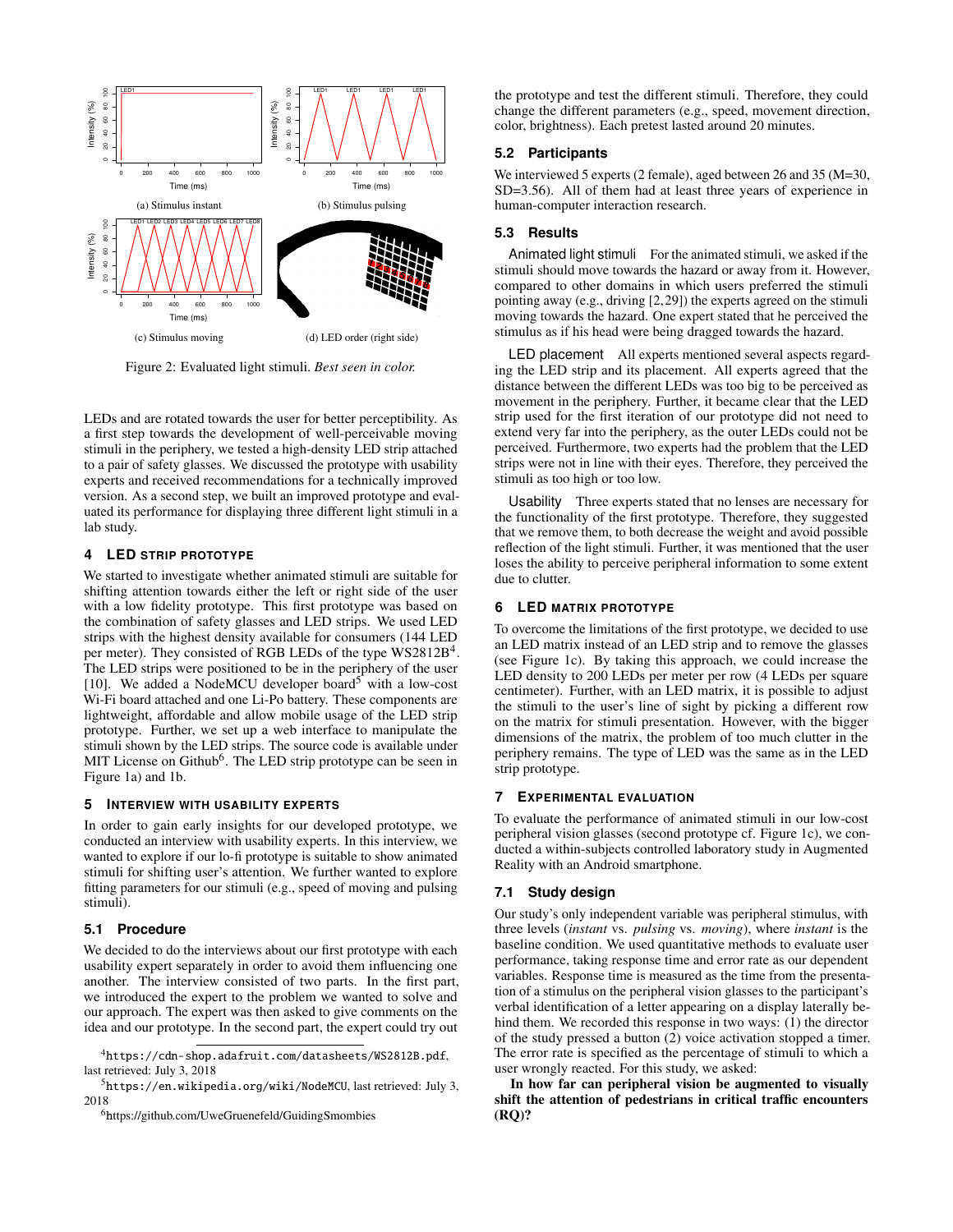- *H*1: We expect the stimulus *moving* to result in faster response times than *instant*.
- *H*2: We hypothesize that the stimulus *instant* results in the highest error rate.

## **7.2 Apparatus**

Our apparatus consisted of a treadmill and two displays positioned laterally behind the participant, one on the left and one on the right side. The displays were placed 135° to the left and right to avoid participants perceiving changes on the display. @shepherd removed figure of apparatus.

#### **7.3 Participants**

We recruited 8 participants (2 female), aged between 22 and 31 (M=26, SD=3.25). None of them suffered from color vision impairment. All had normal or corrected to normal vision. Participants with corrected to normal vision wore contact lenses.

#### **7.4 Procedure**

In the beginning, the experimenter explained the procedure and asked the participant to sign a form of consent. Then the participant put on the peripheral vision glasses and went on the treadmill. A safety clip attached to the participant's clothing ensured an emergency stop of the treadmill in the event that a participant tripped. In addition, there was an emergency stop button always reachable for the participant. To ensure that the participant could always press the emergency stop button, we did not use any additional hand-held device other than the smartphone. The speed of the treadmill was fixed at 2.5 kmh.

The participant was holding a smartphone in his/her dominant hand, playing a two-position-back memory game (primary task). The other hand was free to hold on to the treadmill or press the stop button. Every 20-40 seconds, the peripheral vision glasses displayed a randomized stimulus to the left or right side. Simultaneously, the respective display displayed a random uppercase letter for a duration of five seconds. The participant was instructed to immediately react to the stimulus and read the letter out loud (secondary task). There were 30 stimuli in total, all stimuli were represented equally.

In the end, the participants were asked to answer a questionnaire, rating the three stimuli on a five-point Likert scale for the statements: "I could see the light stimulus very quickly", "I felt the direction indicated by the light stimulus as intuitively understandable", and "I found the light stimulus alarming". Further, we asked the participants to pick their favorite stimulus and collected demographic data. Experiment sessions lasted approximately 30 minutes.

#### **7.5 Results**

Error rate We consider the effects of three different conditions (*instant*, *pulsing*, *moving*) on error rate (where error rate means how frequently participants did not react to a given stimulus or stated the wrong letter). Participants were correct in 100% of the trials independent of different conditions and therefore it resulted in 0% error rate.

Response time We consider the effects of three different conditions (*instant*, *blinking*, *moving*) on participants' response time. We measured the response time using the key press of the director of studies only and discarded the vocal response times due to frequent noise (e.g., squeaking of shoes on the treadmill) resulting in false positives. However, there was a significant positive correlation between key press response time and voice response time (Spearman  $(\rho) = 0.46$ , p<0.001). The mean response times for the different conditions were: instant =  $2.29$  s (SD = 0.48), pulsing =  $2.28$  s (SD  $= 0.53$ ) and moving  $= 2.15$  s (SD  $= 0.54$ ). A Shapiro-Wilk-Test showed that our data is not normally distributed ( $p < 0.001$ ). We therefore ran a Friedman test, which revealed a significant effect of different conditions on response time  $(\chi^2(2)=6.93, p = 0.031, N=8)$ .

A post-hoc test using Wilcoxon Signed-rank with Holm-Bonferroni correction showed significant differences between some conditions, which are shown in Table [1.](#page-3-0) The response times are compared in Figure [3.](#page-3-1) To conclude, moving is significant faster than instant and pulsing, while there were no significant differences between instant and pulsing.

<span id="page-3-0"></span>

| <b>Comparison</b>   | <b>P-value</b> | Effect size r |
|---------------------|----------------|---------------|
| instant vs. pulsing | 0.640          | 0.04          |
| instant vs. moving  | $0.032*$       | 0.19          |
| pulsing vs. moving  | $0.032*$       | 0.20          |

Table 1: Pairwise comparison of different conditions (\*p<0.05).

<span id="page-3-1"></span>

Figure 3: Response times of different stimuli.

Subjective questionnaire At the end of the study, we asked participants to answer three questions for each condition (*instant*, *pulsing*, *moving*). The questions were five-point Likert items. Participants stated that they could see the light stimulus very quickly for *instant* (Md=3.5, IQR=2.25), *pulsing* (Md=4, IQR=1.25) and *moving* (Md=5, IQR=0). They stated that they felt the direction indicated by the light stimulus as intuitively understandable for all stimuli equally (Md=5, IQR=0). Furthermore, they stated that they found the light stimuli alarming for *instant* (Md=2.5, IQR=1.5), *pulsing* (Md=4, IQR=1.25) and *moving* (Md=3.5, IQR=1). Overall, seven participants preferred *moving* while one participant preferred *instant*.

## **8 DISCUSSION**

Advantages of peripheral stimuli Visual stimuli presented in the periphery using a head-mounted device offer the possibility for shifting user's attention on-demand without cluttering the main visual field. Our results showed that light stimuli are easily perceivable in the periphery. In our hypothesis  $H_2$ , we expected the instant stimulus to result in a higher error rate. However, participants did not make any errors. Therefore, we cannot accept our hypothesis  $H<sub>2</sub>$ .

Perception of movement Based on prior work, we hypothesized that movement, specifically movement over position, would result in faster response times  $H_1$  (cf. [\[14,](#page-4-25) [16,](#page-4-26) [28\]](#page-4-19)). Therefore, we investigated two different stimuli that change over time (where *pulsing* changes the intensity and *moving* changes the position over time). Our results showed that *moving* resulted in significantly faster response times than *pulsing* or *instant*. Therefore, we can accept our hypothesis  $H_1$ .

Further applications Besides using our developed prototype for shifting a user's attention towards approaching cars, we can also imagine using the peripheral displays for less critical scenarios (e.g., notifications, navigation). This is highlighted by previous work that already showed the usefulness of such head-mounted displays for unobtrusive notifications [\[5\]](#page-4-11), alarms [\[4\]](#page-4-15), warnings [\[21\]](#page-4-16) or navigation tasks [\[23\]](#page-4-13).